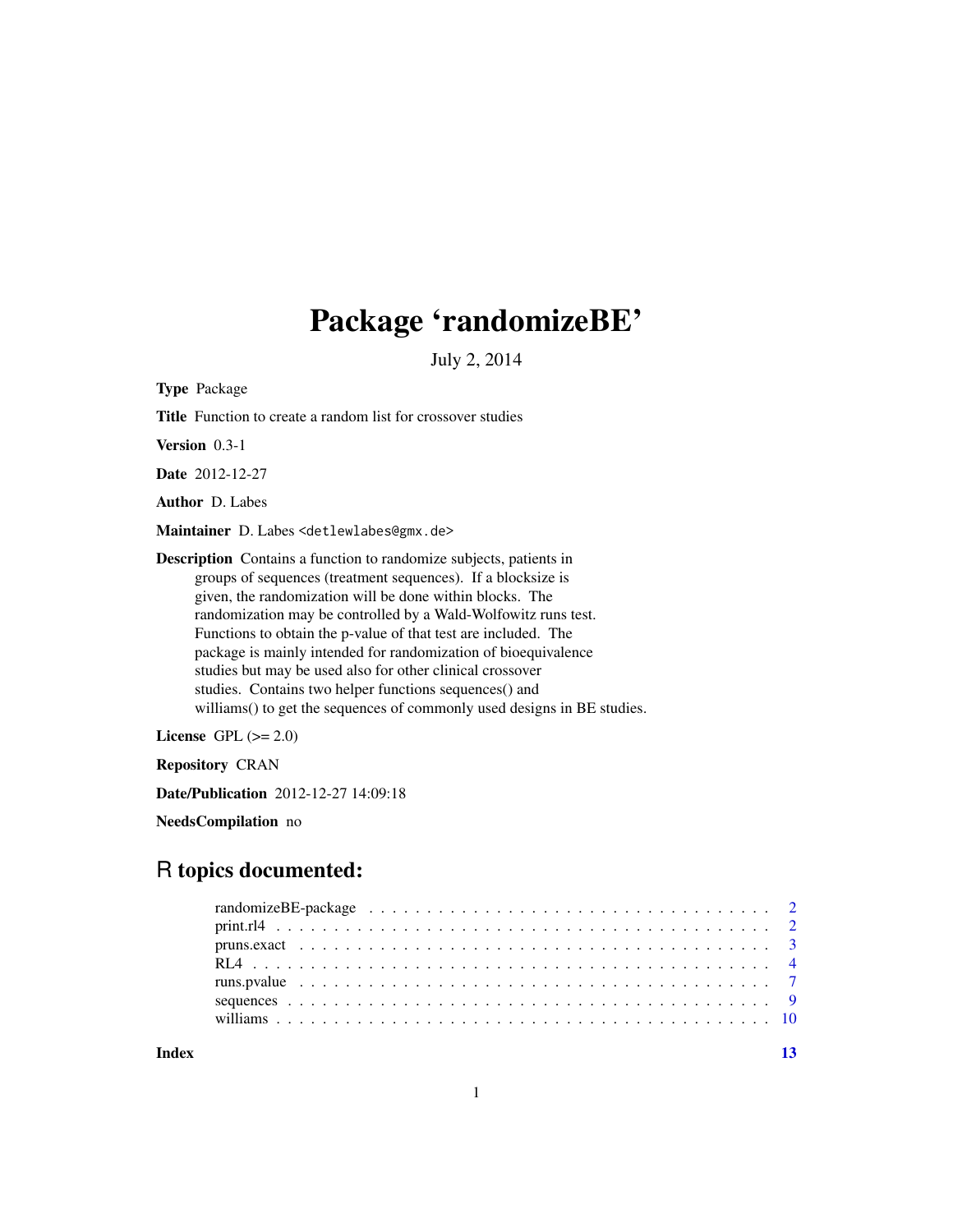<span id="page-1-0"></span>randomizeBE-package *Create a randomisation list for cross-over studies.*

## Description

Main function RL4() randomizes subjects, patients in groups of (treatment) sequences. If a blocksize is given, the randomization will be done within blocks.

If more then one blocksizes are given, the size of blocks will be chosen randomly from the blocksizes.

The randomization may be controlled by a Wald-Wolfowitz runs test. Functions to obtain the pvalue of that test are included.

Contains further two helper functions sequences() and williams() to get the sequences of commonly used designs in BE studies.

## Details

| Package: | randomizeBE   |
|----------|---------------|
| Type:    | Package       |
| Version: | $0.3 - 1$     |
| Date:    | 2012-09-21    |
| License: | $GPL$ $(>=2)$ |

#### Author(s)

D. Labes with part of the code for using the runs test for randomness according to a suggestion by Helmut Schuetz. Maintainer: D.Labes <detlewlabes@gmx.de>

<span id="page-1-1"></span>print.rl4 *S3 method* print *for class "rl4"*

## Description

Prints the randomization list including a summary if needed.

## Usage

```
## S3 method for class 'rl4'
print(x, sumry=FALSE, ...)
```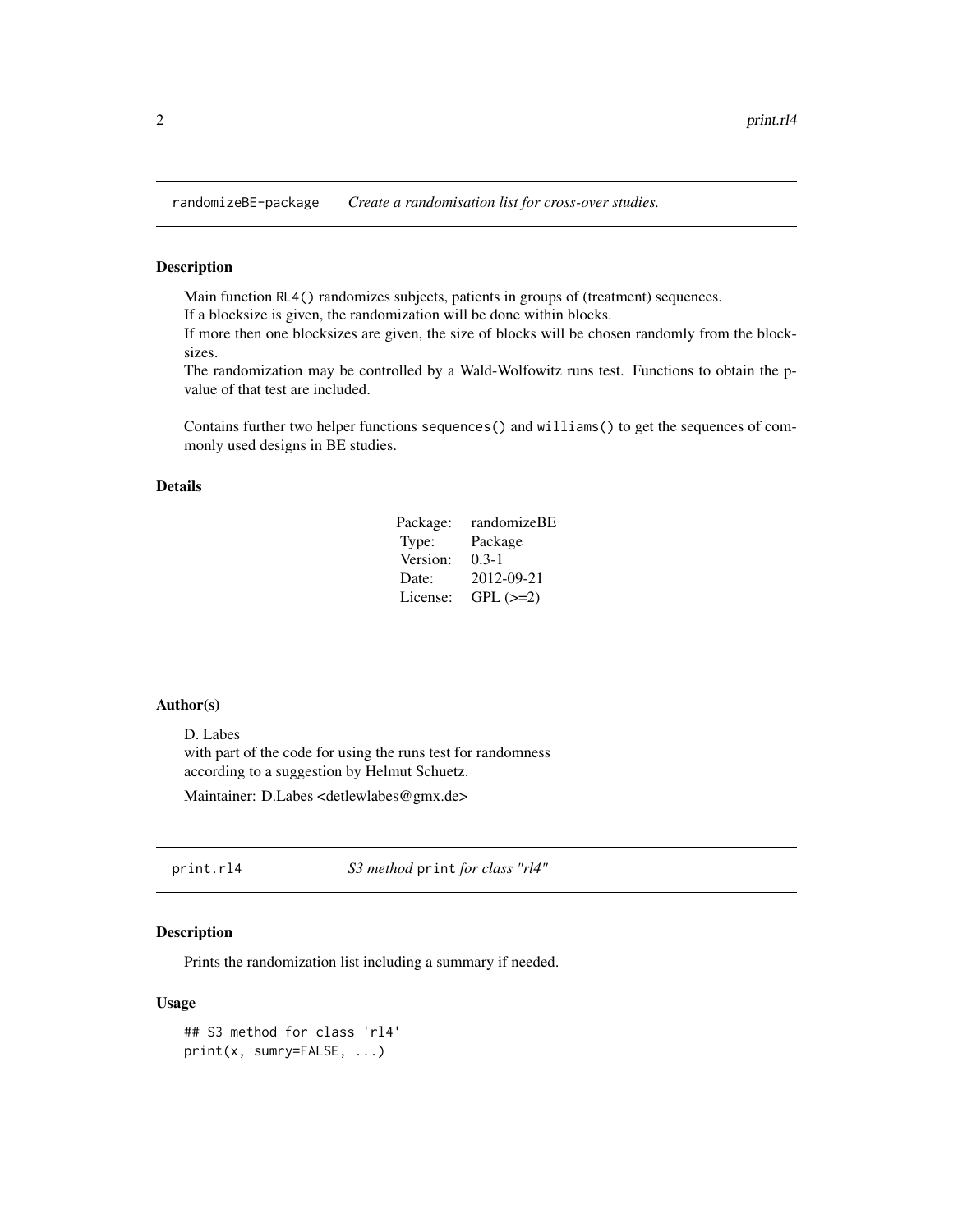## <span id="page-2-0"></span>pruns.exact 3

## Arguments

| $\mathsf{X}$ | Object of class "rl4".                                                                                                                                   |
|--------------|----------------------------------------------------------------------------------------------------------------------------------------------------------|
| sumry        | If set to TRUE a summary of the randomization will be shown.<br>This summary contains the p-value of runs test of randomness if 2 sequences are<br>used. |
| $\cdots$     | Additional arguments. None used.                                                                                                                         |

## Value

Returns invisible x.

## Author(s)

D. Labes

## See Also

[RL4](#page-3-1)

## Examples

```
# block randomization of 12 subjects for a reference replicate study
# and demonstration of the S3 print method
rl <- RL4(nsubj=12, blocksize=6, seqs=c("TRR","RTR","RRT"), seed=0)
print(rl, sumry=TRUE)
```
<span id="page-2-1"></span>

| pruns.exact | Exact cumulative distribution function of runs test |  |  |
|-------------|-----------------------------------------------------|--|--|
|             |                                                     |  |  |

## Description

This function calculates the exact cumulative conditional distribution of the Wald-Wolfowitz runs.

## Usage

```
pruns.exact(r, n1, n2, tail = c("2-sided", "lower", "upper"))
```
#### Arguments

|                | Number of runs observed.                                                        |
|----------------|---------------------------------------------------------------------------------|
| n1             | Number of $+1$ items in the sequence.                                           |
| n <sup>2</sup> | Number of -1 items in the sequence.                                             |
| tail           | Tail of the cumulative distribution function.<br>Default is the 2-tailed value. |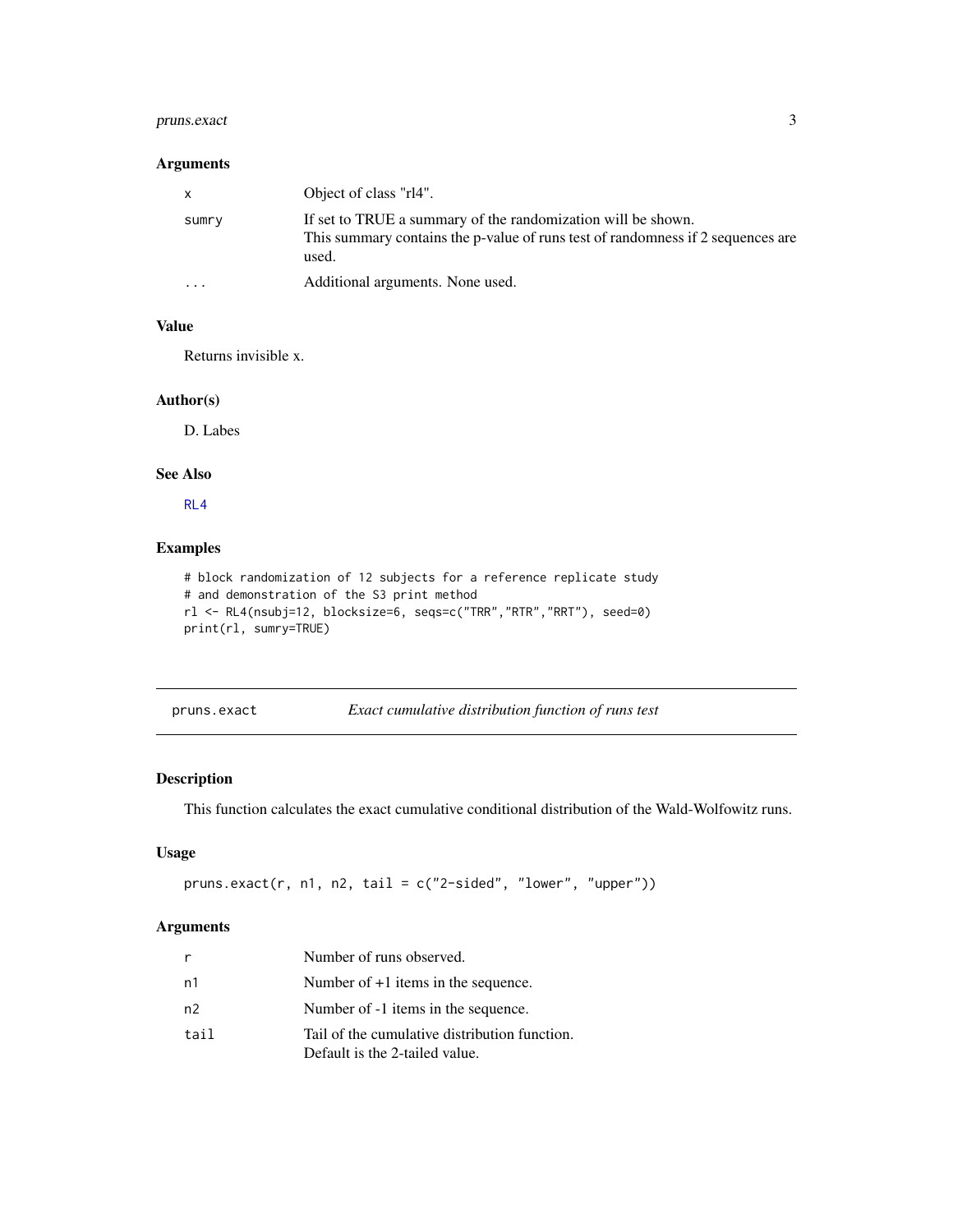## <span id="page-3-0"></span>Value

Numeric value of the cumulative distribution function according to the chosen tail.

## Note

The 2-sided exact p-value is defined as  $P(abs(R-E(R))=abs(r-E(R))$ . The lower (left) tail p-value is defined as  $P(R \leq r)$ . The upper (right) tail p-value is defined as  $P(R>=r)$ . r is the observed value of the random variable R.

#### Author(s)

D. Labes

## See Also

[help](#page-0-0)

#### Examples

```
# SPSS "Exact Tests": small sample example, exact p: 0.071
# x \leftarrow c(1, 1, 1, 1, 0, 0, 0, 0, 1, 1)pruns.exact(r=3, n1=4, n2=6)
# 0.07142857
# left tail P(R<=3)=0.04761905
pruns.exact(r=3, n1=4, n2=6, tail="lower")
# right tail P(R>=3)=0.9904762
pruns.exact(r=3, n1=4, n2=6, tail="upper")
# or via runs.pvalue (2-sided)
x \leq -c(1, 1, 1, 1, 0, 0, 0, 0, 1, 1)runs.pvalue(x, pmethod="ex")
```
<span id="page-3-1"></span>RL4 *(Block) randomization of subjects, patients into sequence groups*

#### Description

This function creates a randomization list of subjects, patients into sequences of treatments. It is mainly intended for use in crossover studies but may be used also for parallel group designs if for sequences c("T","R") is used.

#### Usage

```
RL4(nsubj, seqs = c("TR", "RT"), blocksize, seed=runif(1,max=1E7),
    randctrl=TRUE, pmethod=c("normal", "exact", "cc"), alpha=0.025)
```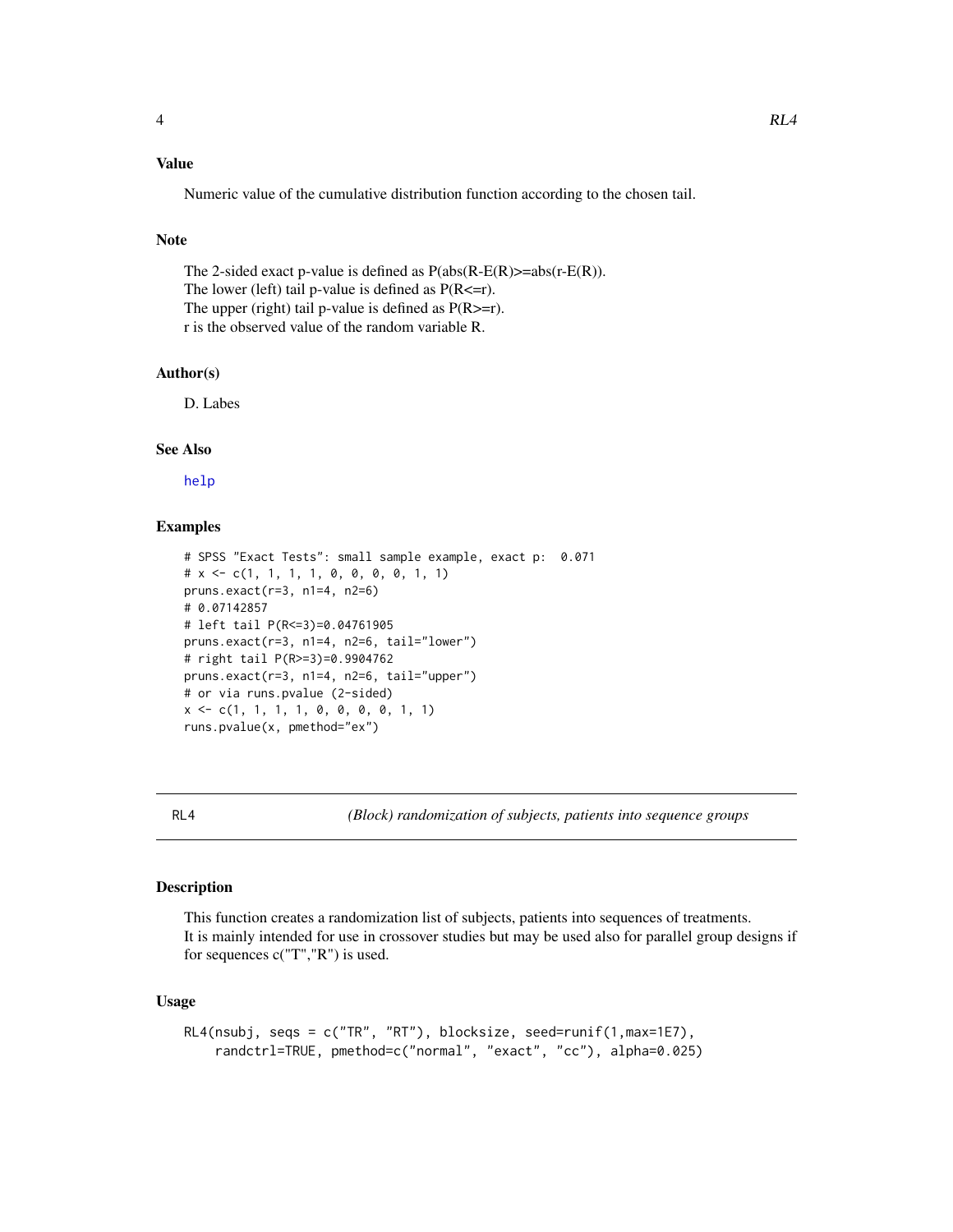#### $RL4$  5

## Arguments

| nsubi     | Number of subjects, patients  to be randomized.<br>Or a vector of the subject numbers (f.i. 1001:1012)                                                                                                                                                                                                               |
|-----------|----------------------------------------------------------------------------------------------------------------------------------------------------------------------------------------------------------------------------------------------------------------------------------------------------------------------|
| segs      | Character representation of the sequences.<br>In BE studies for a 2x2 cross-over usually something like $c("TR", "RT")$ .<br>If you prefer the ABC notation write down here f.i. c("AB", "BA").                                                                                                                      |
| blocksize | Size of the blocks to randomize within.<br>If blocksize is missing it defaults to 2*number of sequences.                                                                                                                                                                                                             |
|           | blocksize may be a vector of numbers.<br>In that case the sizes of the blocks are randomly chosen from that vector.                                                                                                                                                                                                  |
|           | If blocksize=0 then the randomization takes place in the one block with all<br>subjects.                                                                                                                                                                                                                             |
| seed      | An integer for the initialisation of the random number generator.                                                                                                                                                                                                                                                    |
| randctrl  | Shall the creation of the randomlist controlled by a runs test of randomness?<br>Defaults to TRUE.                                                                                                                                                                                                                   |
| pmethod   | A character string describing the method for the p-value calculation of the runs<br>test.                                                                                                                                                                                                                            |
|           | "normal" denotes the normal approximation like the function(s) runs. test()<br>of the packages tseries or lawstat.<br>"exact" chooses the calculation via exact distribution of the # of runs.<br>"cc" chooses the continuity correction to the large sample approximation like<br>in the statistical software SPSS. |
|           | Default is pmethod="normal".                                                                                                                                                                                                                                                                                         |
| alpha     | Critical alpha value for re-creation of the randomlist based on the runs test.<br>Recommended is alpha=0.025.                                                                                                                                                                                                        |

## Details

As default the randomization is done as block randomization.

If blocksize is given as a vector of numbers the sizes of the blocks are randomly chosen from that vector.

If blocksize=0 then the randomization takes place in the one block with all subjects.

The randomization is in the default settings controlled by a Wald-Wolfowitz runs test of randomness, i.e. if this test shows significant deviation from randomness (p-value<0.025 as default) the randomization list is recreated.

This behavior may be switched off by setting randctrl=FALSE if you don't see any needfulness for such a control.

The reason for such a control was originally to avoid randomlists with only 'alternating' sequences f.i. "TR" "RT" "TR" "RT" ...

See [http://forum.bebac.at/mix\\_entry.php?id=8745](http://forum.bebac.at/mix_entry.php?id=8745)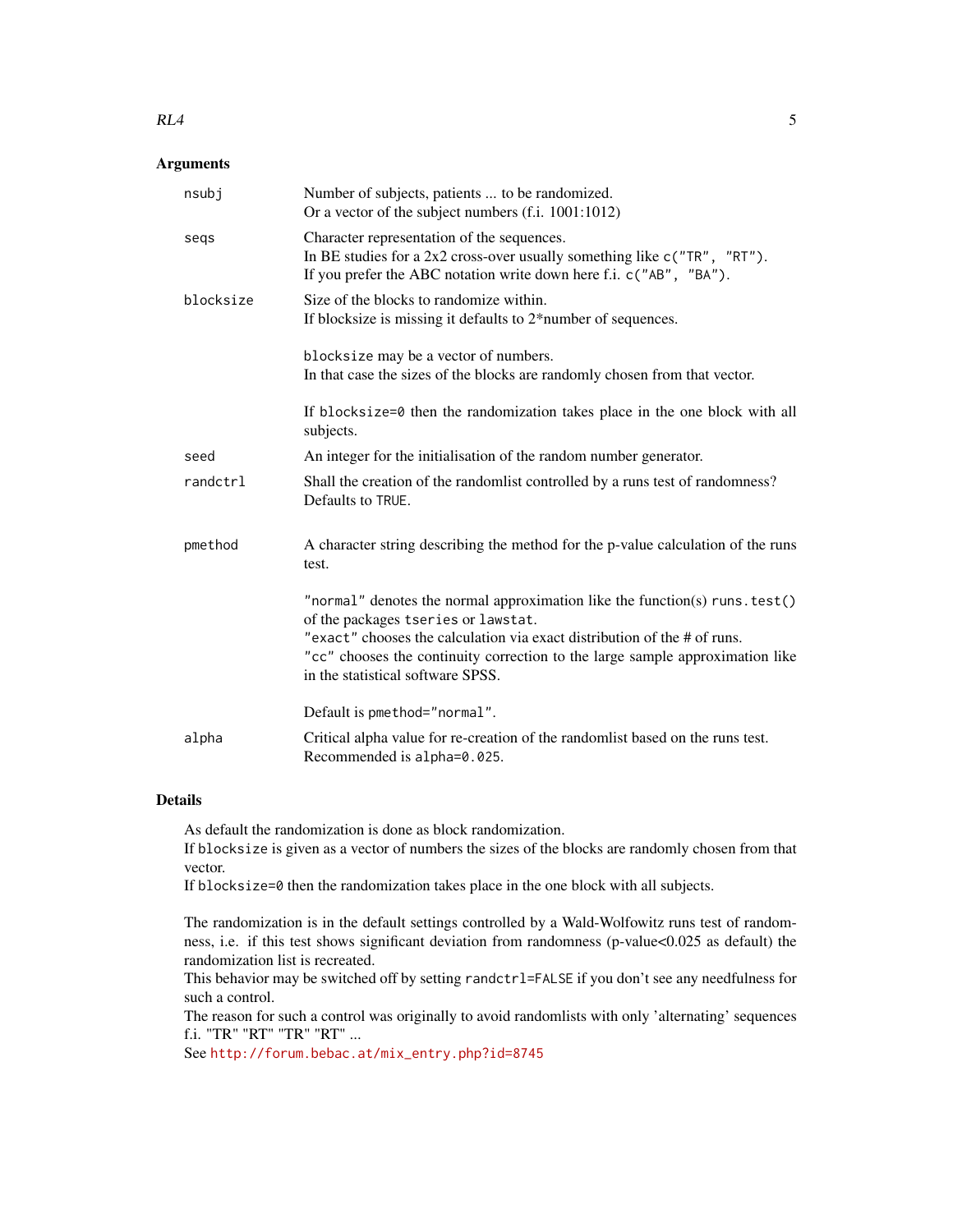<span id="page-5-0"></span>In its original form the runs test is only defined for dichotomous outcomes (i.e if 2 sequences are used).

If more than 2 sequences are used the runs test is modified by dichotomizing the sample of sequence numbers into cases < median and > median.

See package lawstat or <http://de.wikipedia.org/wiki/Run-Test> for this.

## Value

Returns a list of class "rl4". This list has the components

| rl          | A data frame with the random list.                                       |
|-------------|--------------------------------------------------------------------------|
| seed        | The used seed.                                                           |
| blocksize   | The used blocksize.                                                      |
| ninsegs     | A named vector containing the number of subjects in the sequence groups. |
| runs.pvalue | The p-value of a runs test of randomness.                                |
| date        | Date and time of creation.                                               |

The class rl4 has the S3 method [print.rl4](#page-1-1).

#### Note

The blocksize(s) should be a multiple of the used # of sequences. If this is not the case it (they) will be adjusted accordingly.

The number of subjects should be a multiple of the used # of sequences. If this is not the case a warning is thrown that the design is not balanced.

The default for pmethod is the calculation via standard normal approximation. This has shown the 'best' potential in rejecting the randomness for alternating random lists.

The randomness control does not work properly if more than 2 sequences are used. In that case a test of repeated patterns of sequences in blocks of length=nseq is done additionally to the runs test. Example (seqno) 1 2 3 1 2 3 ...

#### Author(s)

D. Labes

Part of the code for using the runs test for randomness according to a suggestion by Helmut Schuetz.

## See Also

[print.rl4,](#page-1-1) [runs.pvalue](#page-6-1)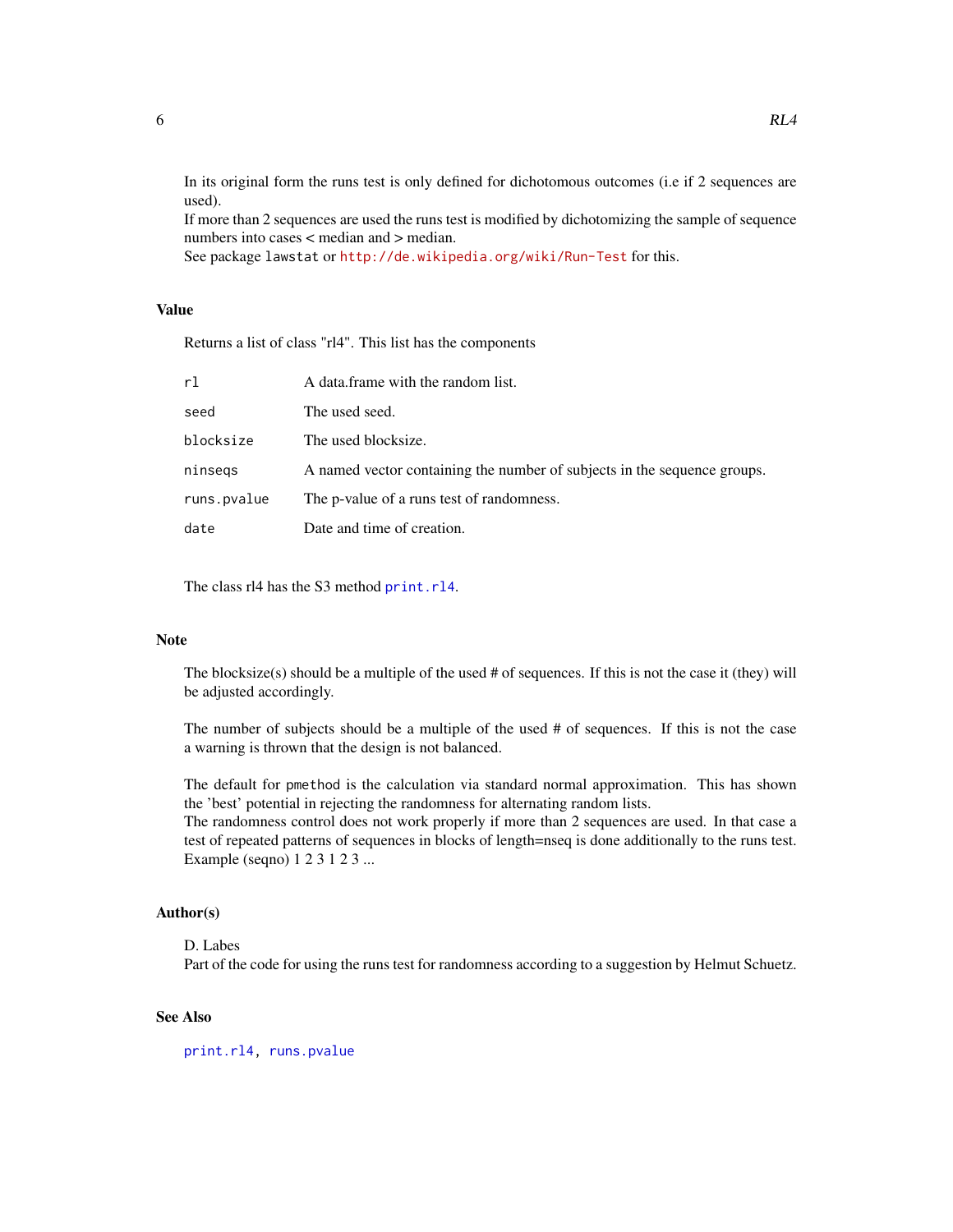## <span id="page-6-0"></span>runs.pvalue 7

#### Examples

```
# block randomization of 12 subjects for a 2x2 cross-over using the defaults
# seqs = c("TR", "RT"), blocksize=4 and seed from Sys.time()
RL4(nsubj=12)
# block randomization of a full replicate design with randomly
# chosen blocksizes 2 or 4
rl <- RL4(nsubj=12, blocksize=c(2, 4), seqs=c("TRRT","RTTR"))
print(rl)
# randomization of 12 subjects for a 2x2 cross-over
# where the original random list don't pass the runs test
# watch the message.
RL4(nsubj=12, blocksize=0, seed=10)
#if you don't worry about some 'extreme' lists
RL4(nsubj=12, blocksize=0, seed=10, randctrl=FALSE)
# randomness control does'nt work that good in case of more
# than 2 sequences: 3x3 latin square example
rl <- RL4(nsubj=12, seq <- c("ABC","BCA","CAB"), blocksize=3, seed=5125)
print(rl, sumry=TRUE)
# gives runs p.value=0.2502
```
<span id="page-6-1"></span>runs.pvalue *2-sided p-value of the runs test*

## Description

The function calculates the 2-sided p-value of the Wald-Wolfowitz runs test after dichotomizing the input vector

#### Usage

```
runs.pvalue(y, pmethod = c("exact", "normal", "cc"))
```
## Arguments

| y       | Numeric vector of data values.                                                                                                                                                                                                                                                                                       |
|---------|----------------------------------------------------------------------------------------------------------------------------------------------------------------------------------------------------------------------------------------------------------------------------------------------------------------------|
| pmethod | A character string describing the method for the p-value calculation of the runs<br>test.                                                                                                                                                                                                                            |
|         | "exact" chooses the calculation via exact distribution of the # of runs.<br>"normal" denotes the normal approximation like the function(s) runs. test()<br>of the packages tseries or lawstat.<br>"cc" chooses the continuity correction to the large sample approximation like<br>in the statistical software SPSS. |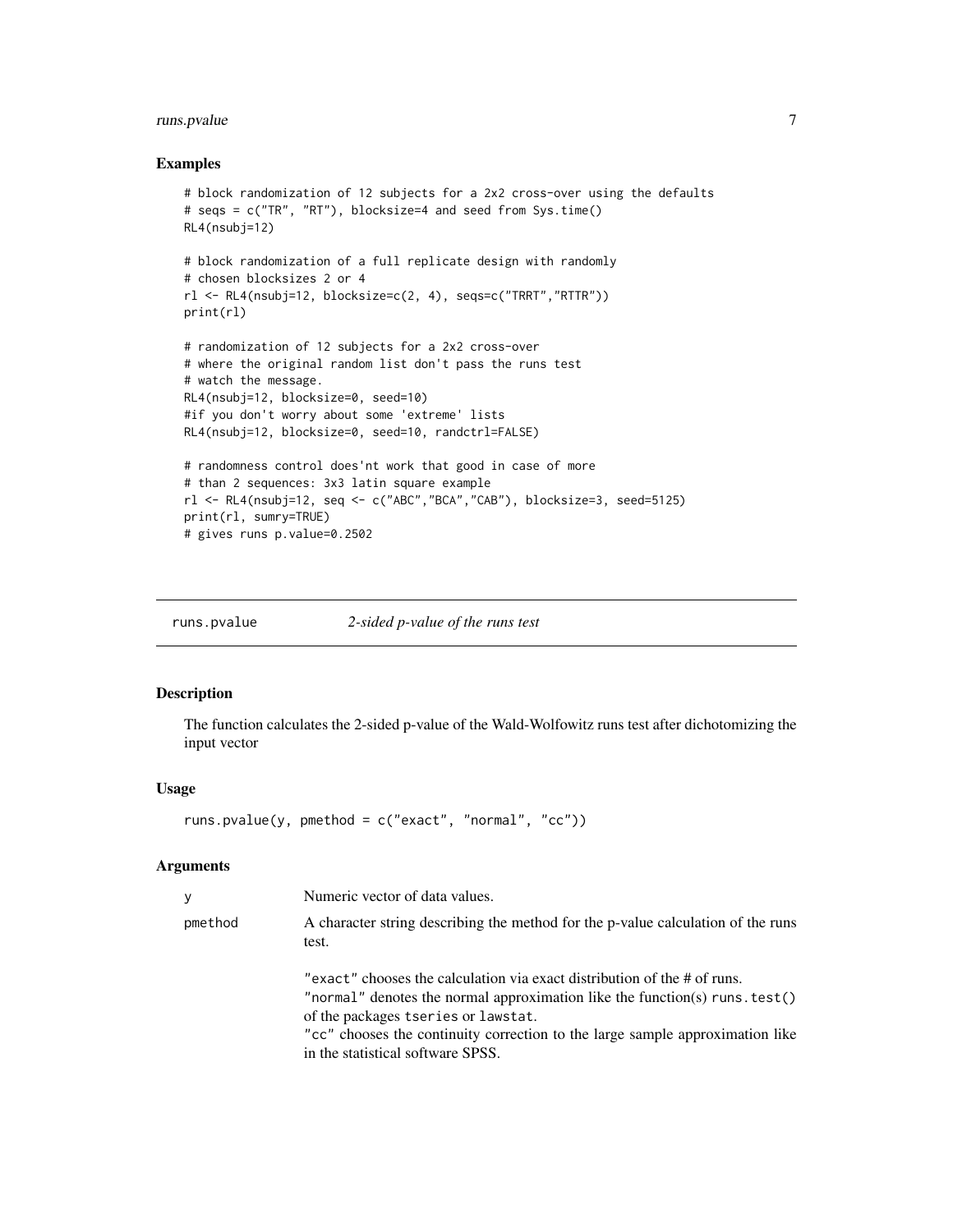## <span id="page-7-0"></span>Details

This function calculates the 2-sided p-value of the runs.test.

The large sample approximations are an adaption from the codes for runs.test() found in the R-packages lawstat and tseries.

The aim of this own was to avoid the heavy footprint of both packages for this small package.

The user can choose the application of a continuity correction to the normal approximation like a SAS implementation <http://support.sas.com/kb/33/092.html> uses the or like SPSS if n<50.

The exact distribution of runs and the p-value based on it are described in the manual of SPSS "Exact tests" to be found f.i. <www.hanken.fi/student/media/3618/spssexacttests.pdf>. If pmethod="exact" is chosen and  $n>30$  and  $n>12$  and  $n\geq 12$  (see [pruns.exact](#page-2-1)) the continuity corrected version of the normal approximation is used to save time and memory.

## Value

Numeric p-value of the 2-sided test.

#### Author(s)

D. Labes adapted from runs.test() package lawstat Authors: Wallace Hui, Yulia R. Gel, Joseph L. Gastwirth, Weiwen Miao and from runs.test() package tseries Author: A. Trapletti

#### See Also

[runs.test](#page-0-0) tseries, [runs.test](#page-0-0) lawstat [pruns.exact](#page-2-1)

#### Examples

```
# alternating sequence 1,2,1,2 ...
# maybe seen as numeric representation of 'TR','RT' ...
# and is used in that way here in this package
x \leq -\text{rep}(c(1, 2), 6)runs.pvalue(x, pmethod="normal")
# should give 0.002464631
# exact p-value
runs.pvalue(x, pmethod="exact")
# should give 0.004329004
#
# same for 3 numbers (numeric representation of 3 sequences)
x \leq -\text{rep}(c(1, 2, 3), 4)runs.pvalue(x, pmethod="normal")
# should give 0.2502128
# i.e. is seen as compatible with a random sequence!
# exact p-value, default i.e. must not given exolicitely
runs.pvalue(x)
# should give 0.3212121
```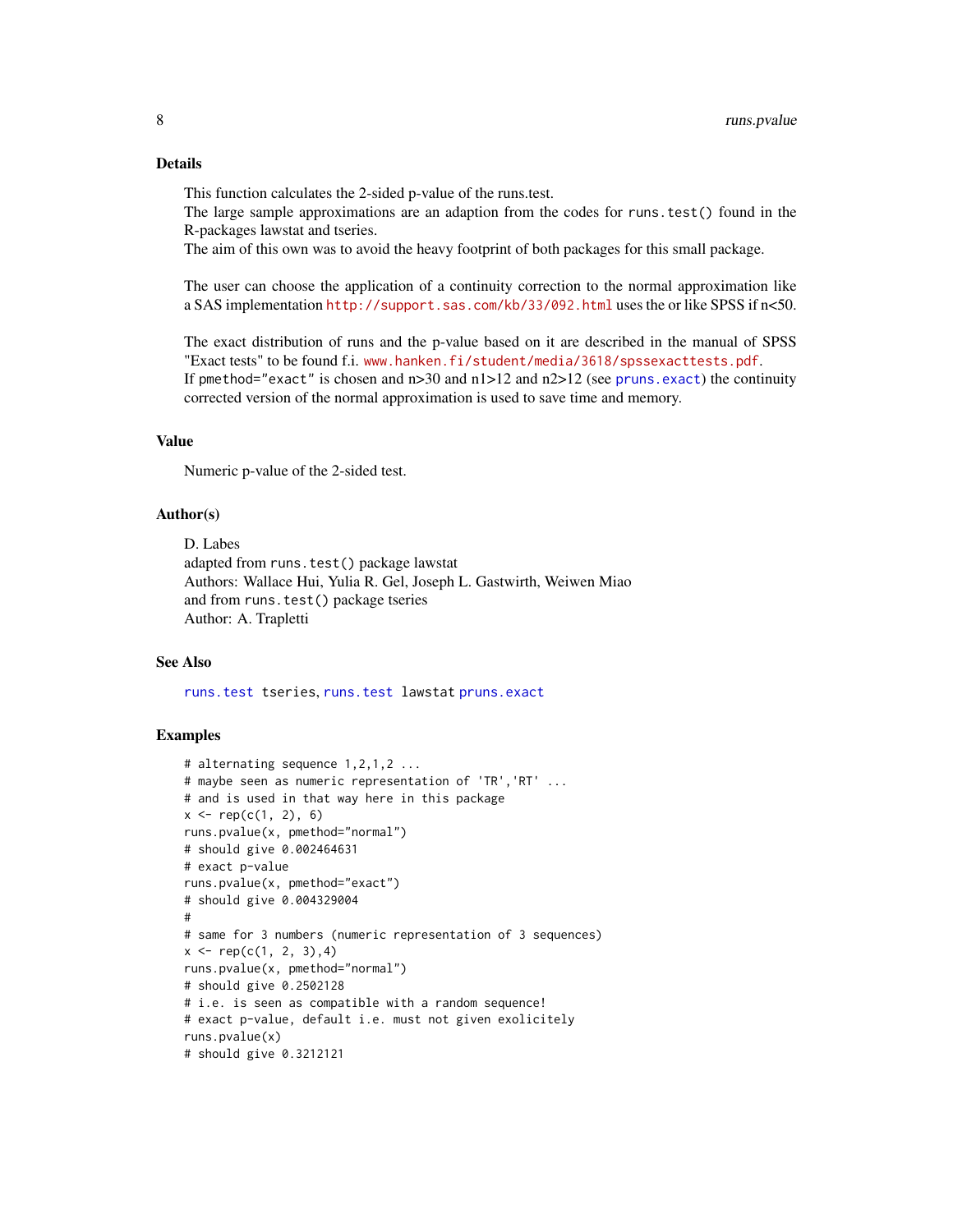#### <span id="page-8-0"></span>sequences and the sequences of the sequences of the sequences of the sequences of the sequences of the sequences

# i.e. is seen even more as compatible with a random sequence!

<span id="page-8-1"></span>sequences *Obtain sequences for BE study designs*

#### Description

The function is intended as helper function to get the sequences for commonly used designs in BE studies.

These sequences may then subsequently used in RL4().

## Usage

sequences(design, tmts = NULL)

#### Arguments

| design | A character value describing the study design. For crossover studies it is "tmts" |
|--------|-----------------------------------------------------------------------------------|
|        | x sequences x periods" without space.                                             |
|        | F.i. " $2x2x2$ " is the standard 2-treatments-2-sequence-2-period crossover.      |
|        | The designs "2x2x2", "3x3x3", "4x4x4" may be abbreviated to "2x2", "3x3", "4x4".  |
| tmts   | A character vector with the codes of the treatments.                              |

#### Details

This function was implemented because I couldn't remember f.i. all the six sequences of a "3x6x3" design if had to be coded by T1,T2 and R.

The sequences are primarily build within the ABC... notation.

If treatment codes are given the "AB..." in the sequences are replaced by these codes.

The following designs are implemented:

```
"parallel" = 2-group parallel design
"2x2" = classical 2-treatments-2-sequence-2-period crossover
"3x3" = 3-treatments-3-sequence-3-period crossover (Latin square)
"3x6x3" = 3-treatments-6-sequence-3-period crossover (Williams design)
"4x4" = 4-treatments-4-sequence-4-period crossover (Latin square)
"2x2x3" = 2-sequence-3-period replicate crossover
"2x2x4" = 2-sequence-4-period full replicate crossover
"2x4x4" = 4-sequence-4-period full replicate crossover
"2x3x3" = 3-sequence-3-period partial (reference) replicate crossover
"2x4x2" = 4-sequence-2-period replicate crossover, Baalams design.
The sequences for the "3x3" and "4x4" designs are randomly derived from the standard Latin
squares (in ABC notation)
ABC, BCA, CAB
or in case of the "4x4" design from
ABCD, BDAC, CADB, DCBA.
```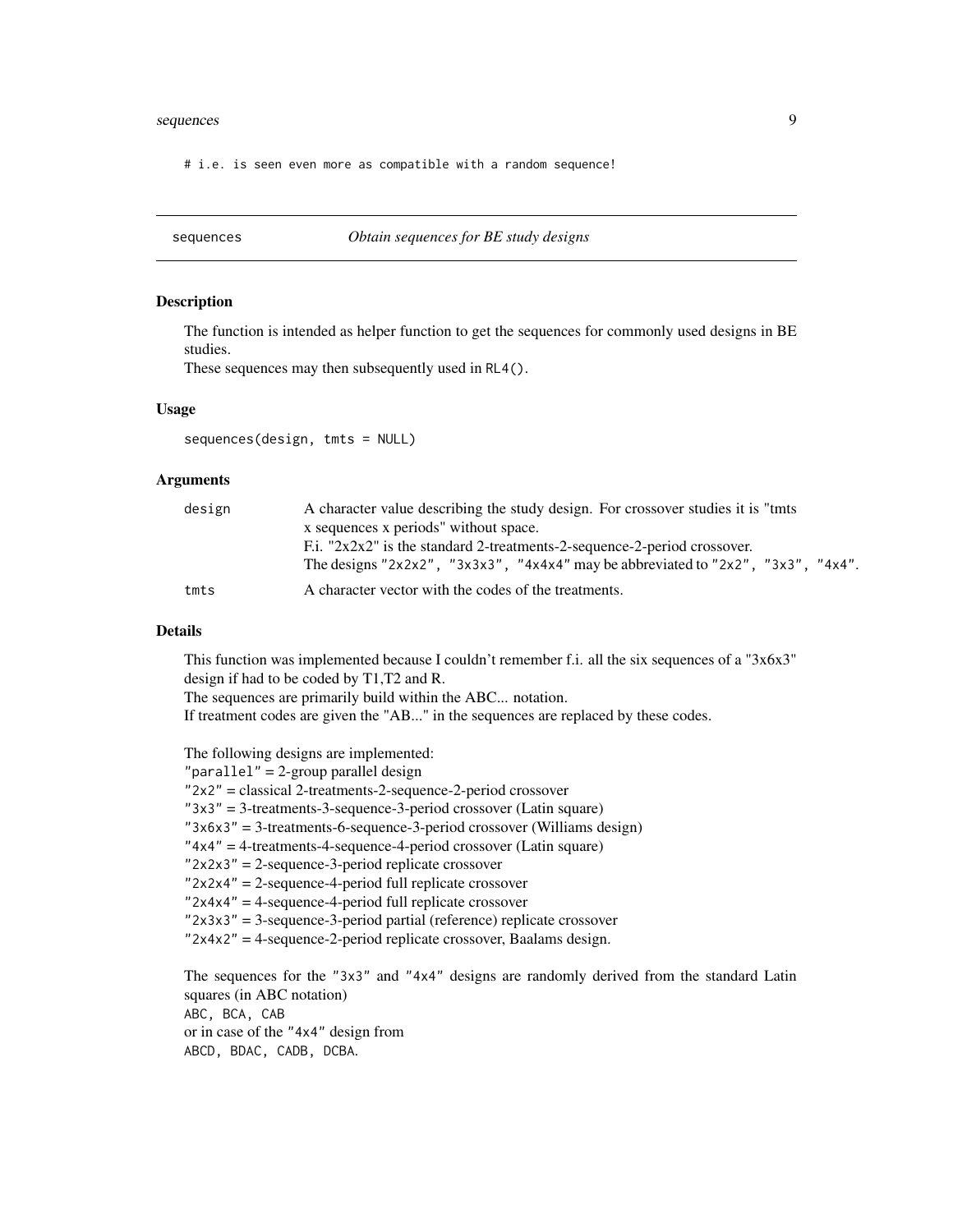## <span id="page-9-0"></span>Value

Returns a character vector with the sequences.

## Note

For the higher order designs (designs with more than 2 treatments or replicate crossover designs, respectively) only a selection of possible designs are covered.

The design sequences for "4x4" are not guaranteed to be a Williams design. If need a Williams design use function williams() instead.

#### Author(s)

Detlew Labes

## References

Jones B, Kenward MG (2003). "Design and Analysis of Cross-Over Trials" 2nd edition. Chapman & Hall, London.

#### See Also

[williams](#page-9-1), [RL4](#page-3-1)

#### Examples

```
# classical 2x2 crossover in TR notation (simple enough to remember
sequences("2x2", tmts=c("T","R"))
# 3-treatment-6-sequence-3-period Williams design in ABC notation
sequences("3x6x3")
# 3-treatment-3-sequence-3-period design with one Test and two References
sequences("3x3", tmts=c("T","R1","R2"))
# 4-treatment-4-period in TxRy notation, two Test and two Reference
sequences("4x4", tmts=c("T1","T2","R1","R2"))
```
<span id="page-9-1"></span>williams *Construct sequences of a Williams design*

## Description

The function constructs the sequences of a Williams design via the algorithm given by Sheehe and Bross.

#### Usage

williams(ntmt = 4, tmts = NULL)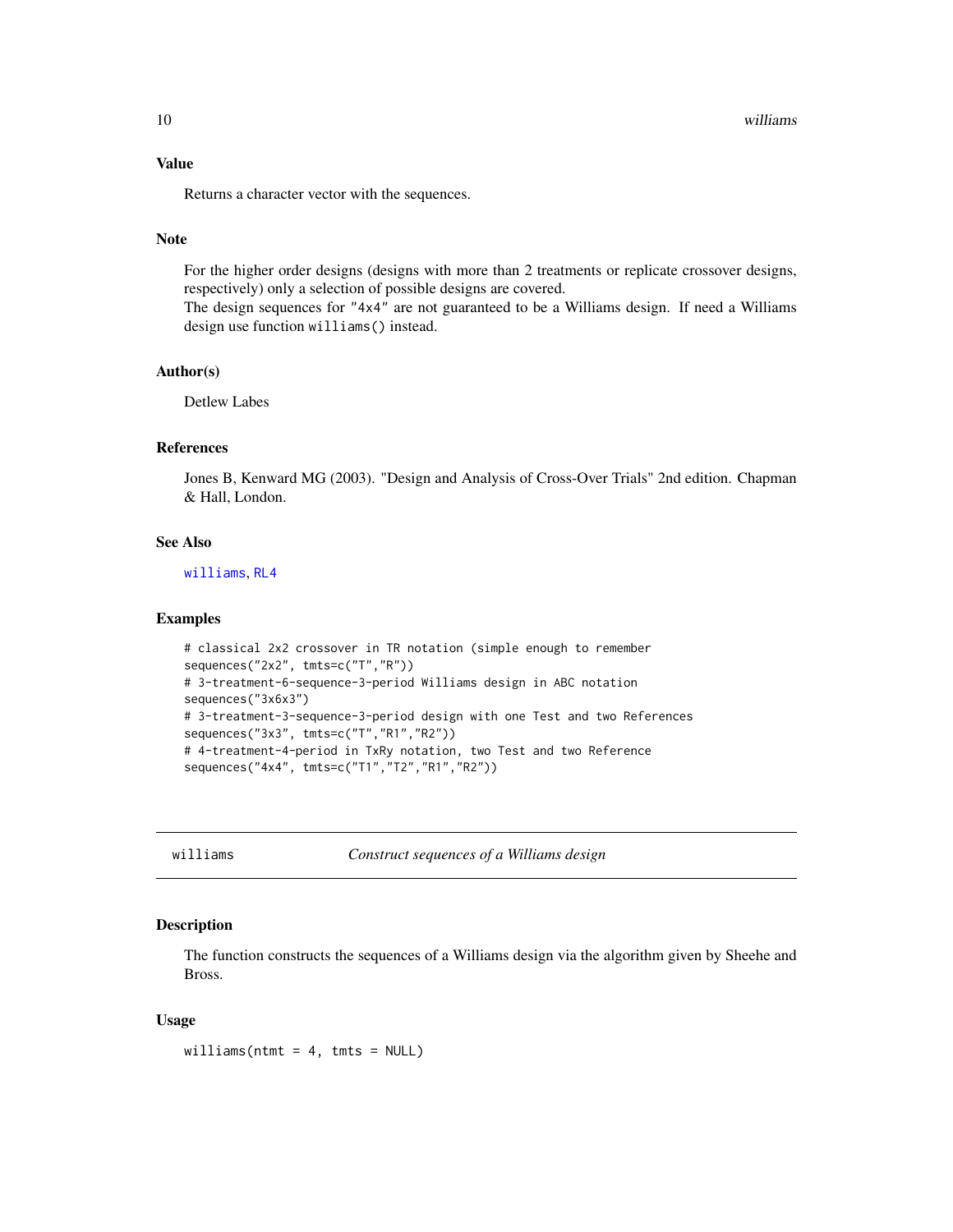#### williams and the contract of the contract of the contract of the contract of the contract of the contract of the contract of the contract of the contract of the contract of the contract of the contract of the contract of t

#### Arguments

| ntmt | Number of treatments. Must be an integer $>1$ . |
|------|-------------------------------------------------|
| tmts | NULL or a vector of treatment codes.            |

#### Details

A Williams design is a crossover design in which each subject receives each treatment. The design is balanced over periods. The design has additionally the further feature that every treatment follows every other treatment the same number of times. It is said that these designs are balanced for first order carry over effects.

For an even number of treatments the design is a Latin square. For an odd number the design is a combination of two Latin squares.

Although the balance to first order carry over effects is not absolutely necessary in well planned BE studies with sufficient washout the Williams designs were traditionally used in "3x6x3" "4x4" crossover studies.

The sequences are created originally within the ABC... notation. If tmts are given the sequences are returned based on these treatment codes.

## Value

Returns a character vector of the sequences.

#### Note

If ntmt>3 the design returned is randomly chosen from the possible designs.

A similar but simpler function was contained in the package crossdes. But this package was removed from the CRAN repository.

#### Author(s)

D. Labes

## References

Williams, E. J. (1949) "Experimental designs balanced for the estimation of residual effects of treatments" Australian J. of Scientific Research, Ser. A 2, 149-168.

Sheehe PR, Bross IDJ (1961) "Latin Squares to Balance Immediate Residual and Other Effects." Biometrics, 17, 405-414.

Jones B, Kenward MG (2003). "Design and Analysis of Cross-Over Trials" 2nd edition. Chapman & Hall, London.

Bing-Shun Wang, Xiao-Jin Wang, Li-Kun Gong (2009) "The Construction of a Williams Design and Randomization in Cross-Over Clinical Trials Using SAS" J. of Statistical Software, Volume 29, Code Snippet 1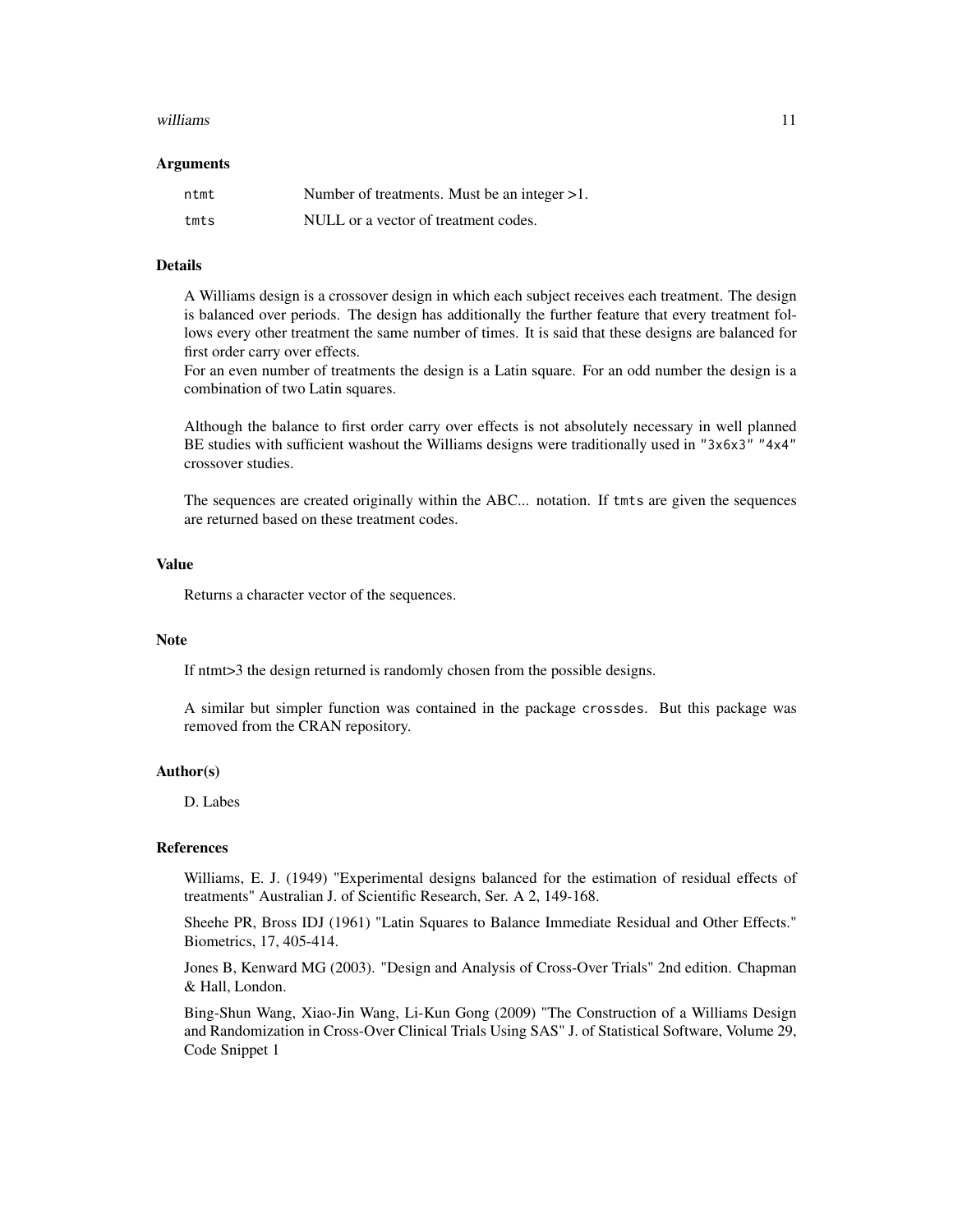<span id="page-11-0"></span>12 williams williams williams williams williams williams williams williams williams williams williams williams

## See Also

[sequences](#page-8-1), [RL4](#page-3-1)

## Examples

# Williams design for 4 treatments in ABC... notation williams() # The 6 sequences of the Williams design for 3 treatments # same as sequences(design="3x6x3") except the ordering williams(ntmt=3)